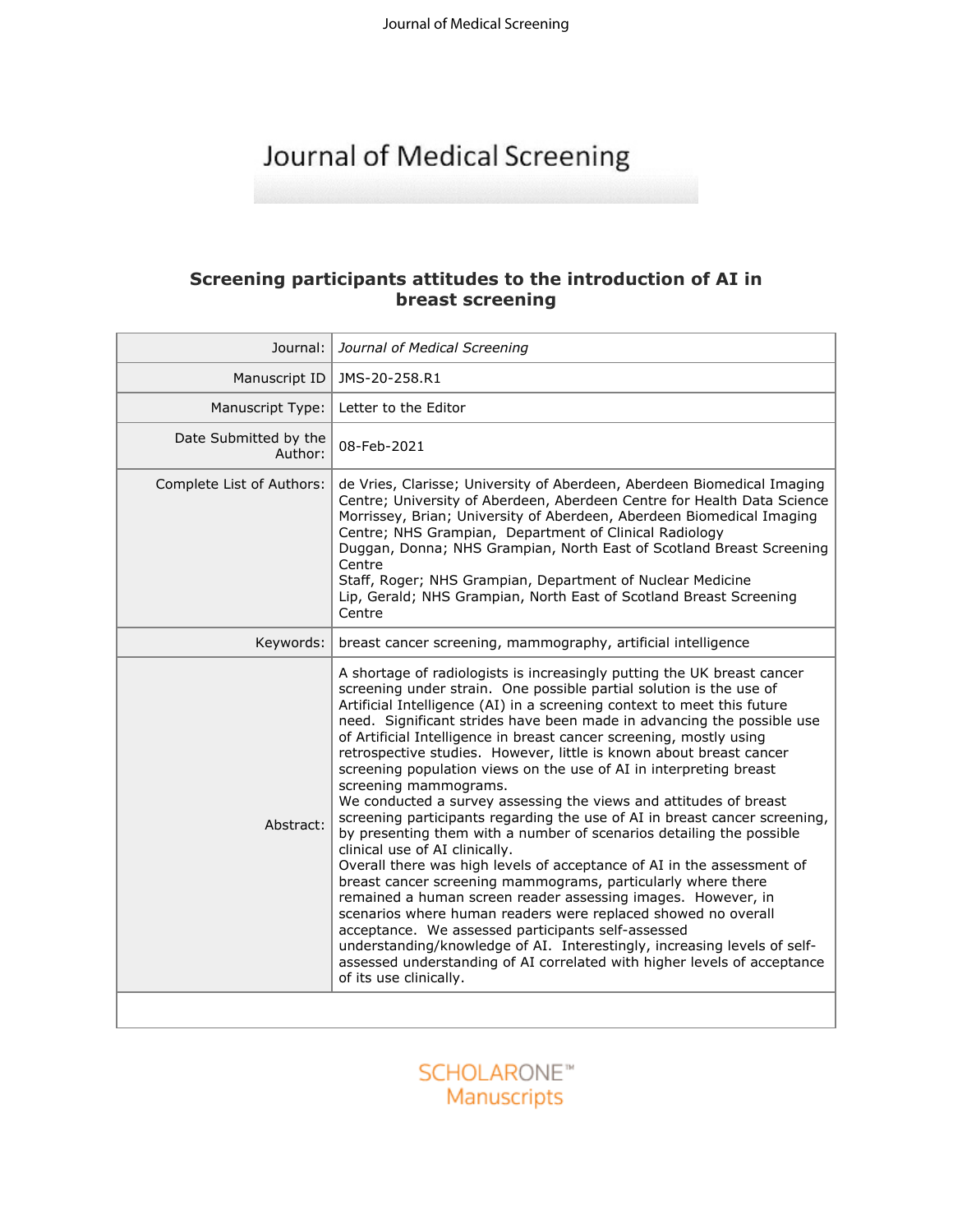$\mathbf{1}$   $\overline{2}$  $\overline{\mathbf{3}}$ 

- $\overline{\mathcal{A}}$  $\overline{5}$
- $\boldsymbol{6}$
- $\overline{7}$
- $\bf 8$
- $\mathsf g$
- 
- 
- 
- 
- 
- 
- 
- 
- 
- 
- 
- 
- 
- 
- 
- 
- 
- 
- 
- 
- 
- 
- 
- 
- 
- 
- 
- 
- 
- 
- 
- 
- 
- 
-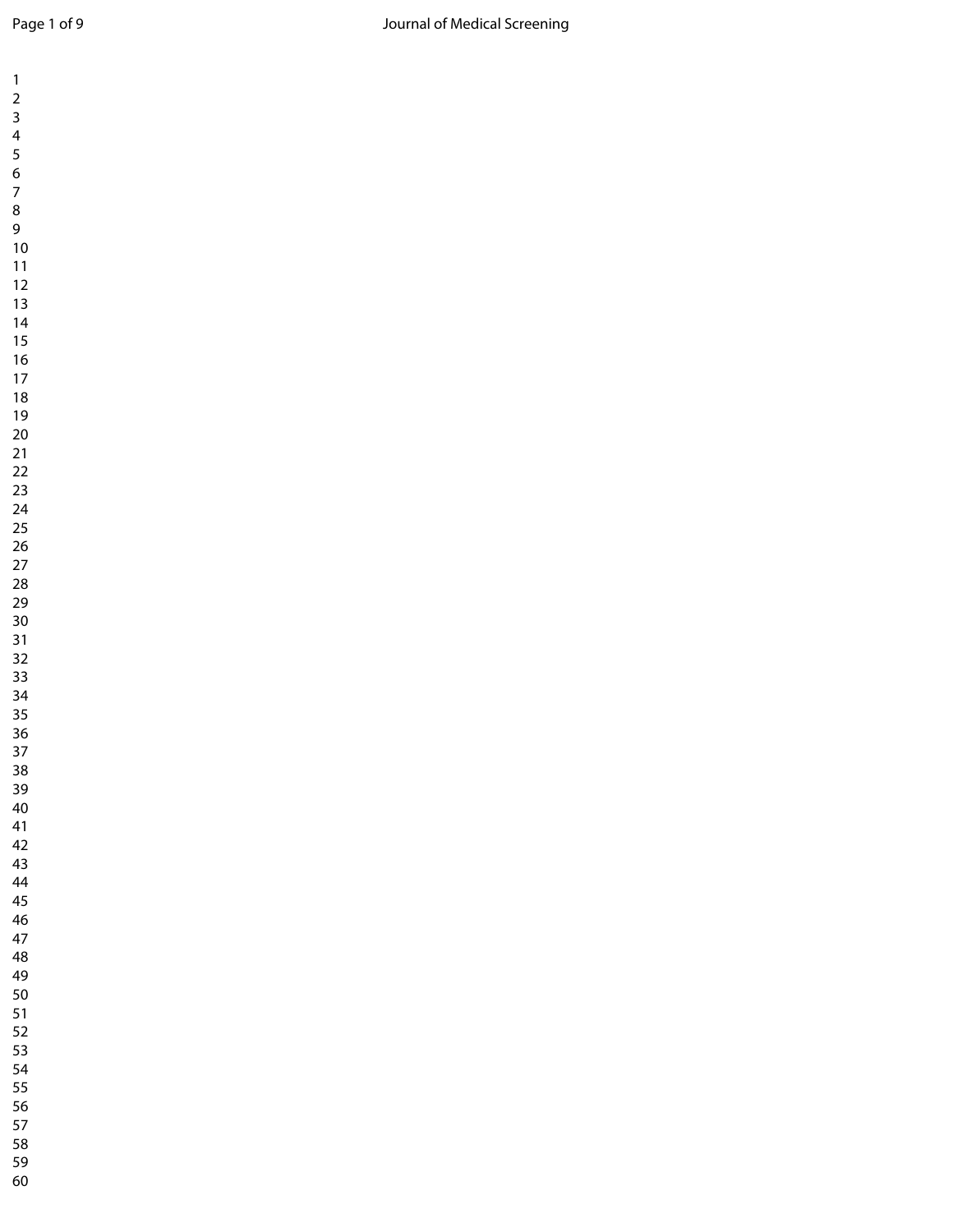## **Letter to the Editor**

## **Screening participants' attitudes to the introduction of artificial intelligence in breast screening**

Clarisse F. de Vries a,b, Brian E. Morrissey a,c, Donna Duggan c,d, Roger T. Staff c,\*, Gerald  $Lip^{c,d}$ 

### Affiliations

<sup>a</sup>Aberdeen Biomedical Imaging Centre, University of Aberdeen, Aberdeen, UK <sup>b</sup>Aberdeen Centre for Health Data Science, University of Aberdeen, Aberdeen, UK <sup>c</sup>Aberdeen Royal Infirmary, NHS Grampian, Aberdeen, UK <sup>d</sup>North East of Scotland Breast Screening Centre, Aberdeen, UK

 $P_{\mathcal{O}_{\mathcal{F}}}$ \*Corresponding author: Professor Roger T. Staff, Department of Nuclear Medicine, Aberdeen Royal Infirmary, NHS Grampian, Foresterhill, Aberdeen AB25 2ZN, UK. Email - Roger.staff@nhs.scot

[Abstract – ? n/a for Letter to Editor]

[Keywords – ? n/a for Letter to Editor]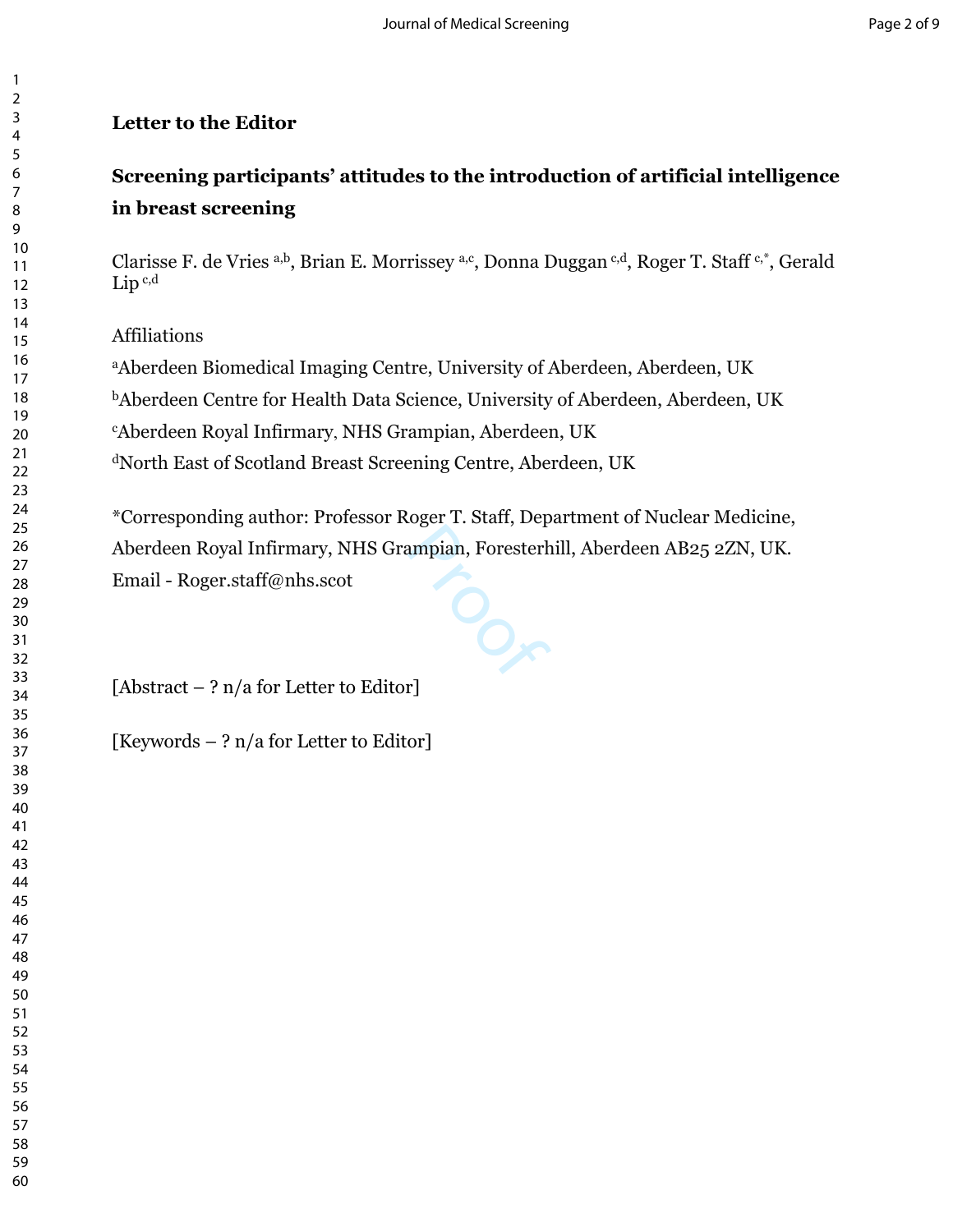A shortage of radiologists is increasingly putting UK breast cancer screening under strain<sup>1</sup>, and with more breast radiologists retiring than new radiologists being appointed/trained <sup>2</sup> this burden is set to increase. One possible partial solution is the use of artificial intelligence (AI) in breast screening mammogram interpretation to meet this future need. Various groups have demonstrated the potential use of AI in retrospective studies although few have demonstrated its utility, in situ, in large prospective randomised control trials 3-5, the conventional way of demonstrating clinical and operational utility.

on the use of A1 in<br>ently from a Dutch<br>e of AI especially<br>ed paper question The next step in this technology's evolution is to determine how best to implement it. Should AI replace all human readers, partially replace them, or operate as a reader assistant/companion? Population screening relies on the test (and its interpretation) being acceptable to those participating <sup>6</sup>. However, little is known about the views of the breast cancer screening population on the use of AI in interpreting breast screening mammograms. Data published recently from a Dutch survey of women aged 16-75 does demonstrate overall good acceptance of AI especially when used alongside human screen readers <sup>7</sup> .

In October 2020, using a standardized paper questionnaire, we sought to obtain NHS Grampian screening participants' views on the use of AI in interpreting breast screening mammograms, with the aim of designing a prospective study agreeable to the screening population. The questionnaire was designed with help from social scientists and reviewed by University of Aberdeen ethics committee. Its execution was aided by a local charity/patient group and tested for clarity in a similar population to our sample. The complete questionnaire is available in the supplementary material and on our study website [\(https://icaird.com/about/public-engagement](https://icaird.com/about/public-engagement)).

After describing the current UK system of dual reader screening followed by arbitration reading if required, we posed four different AI scenarios and asked participants whether they approved or objected; 364 consecutive screening participants were offered the questionnaire, and 187 (51%) returned completed responses. Responses to the four key questions can be seen in Figure 1. We tested the differences in approval/objection for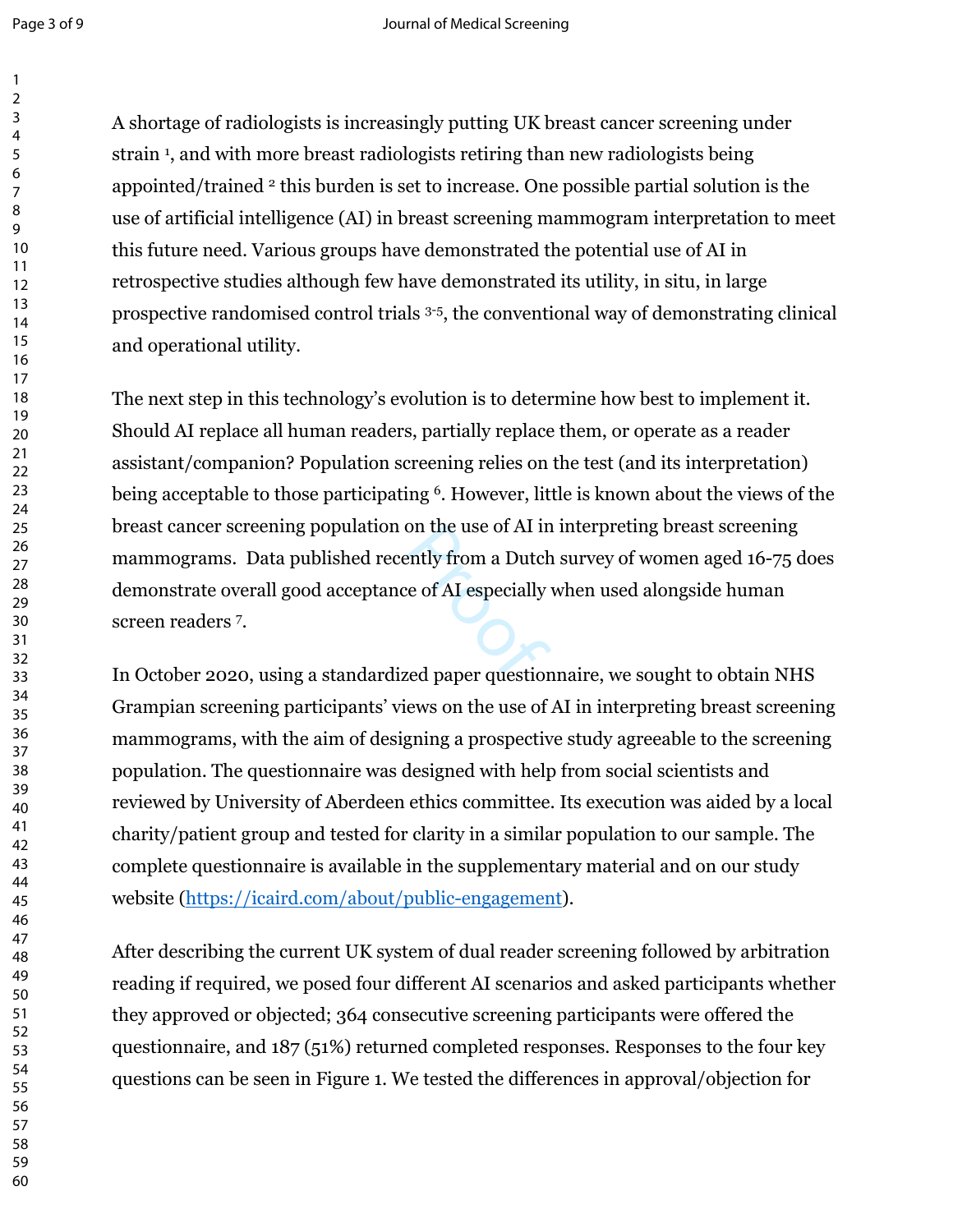those that expressed a preference (not neutral) using a Chi-squared approach. Participants significantly approved of the introduction of AI for three out of the four scenarios presented. These scenarios involve both AI and human readers to varying degrees. Of these three scenarios, AI as a reader companion (Scenario 4) and AI replacing one human reader (Scenario 1) met with the most approval, while AI as a triage tool (Scenario 3) met with less approval. On average, participants neither approved nor disapproved of the boldest option (Scenario 2), the complete replacement of human readers. In addition to the scenarios, we asked participants their age; perceived knowledge of AI; and if they had a family history of breast cancer. Those with greater self-assessed knowledge of AI were more likely to approve of its introduction. Family history of breast cancer showed no association with AI approval. Age had a weak positive association with approval for Scenario 3, AI as a triage tool.

be quantined; no<br>n approves of (or<br>east screening. Th<br>eived knowledge of<br>st published data or<br>mathedikalikeed on The gains of each scenario are yet to be quantified; however, it is clear from these results that most of the screening population approves of (or does not object to) the introduction of AI techniques for breast screening. This approval is larger in a subsample who have some self-perceived knowledge or understanding of AI. It is our understanding that these are the first published data demonstrating the effect that perceived understanding of AI has on the likelihood of acceptance of AI within breast cancer screening mammography. However, the level of perceived understanding may be a function of other factors such as education or socioeconomic status. For this reason, the generalisability of our finding may be limited to similar populations. Taken together, the more potentially disruptive the AI scenario (i.e. less human involvement), the lower the level of approval. This is to be expected with the service and the population entering an exciting but uncertain phase, until in-situ knowledge and confidence are gained with AI tools. The more acceptable scenarios may well be stepping stones to a bolder use of AI with potentially more service gains in the future.

Acknowledgements: Innovate UK has funded this research under the UK Research and Innovation Industrial Strategy Challenge Fund. We are grateful to Friends of Anchor for supplying single-use pens for participants to complete the questionnaires. We would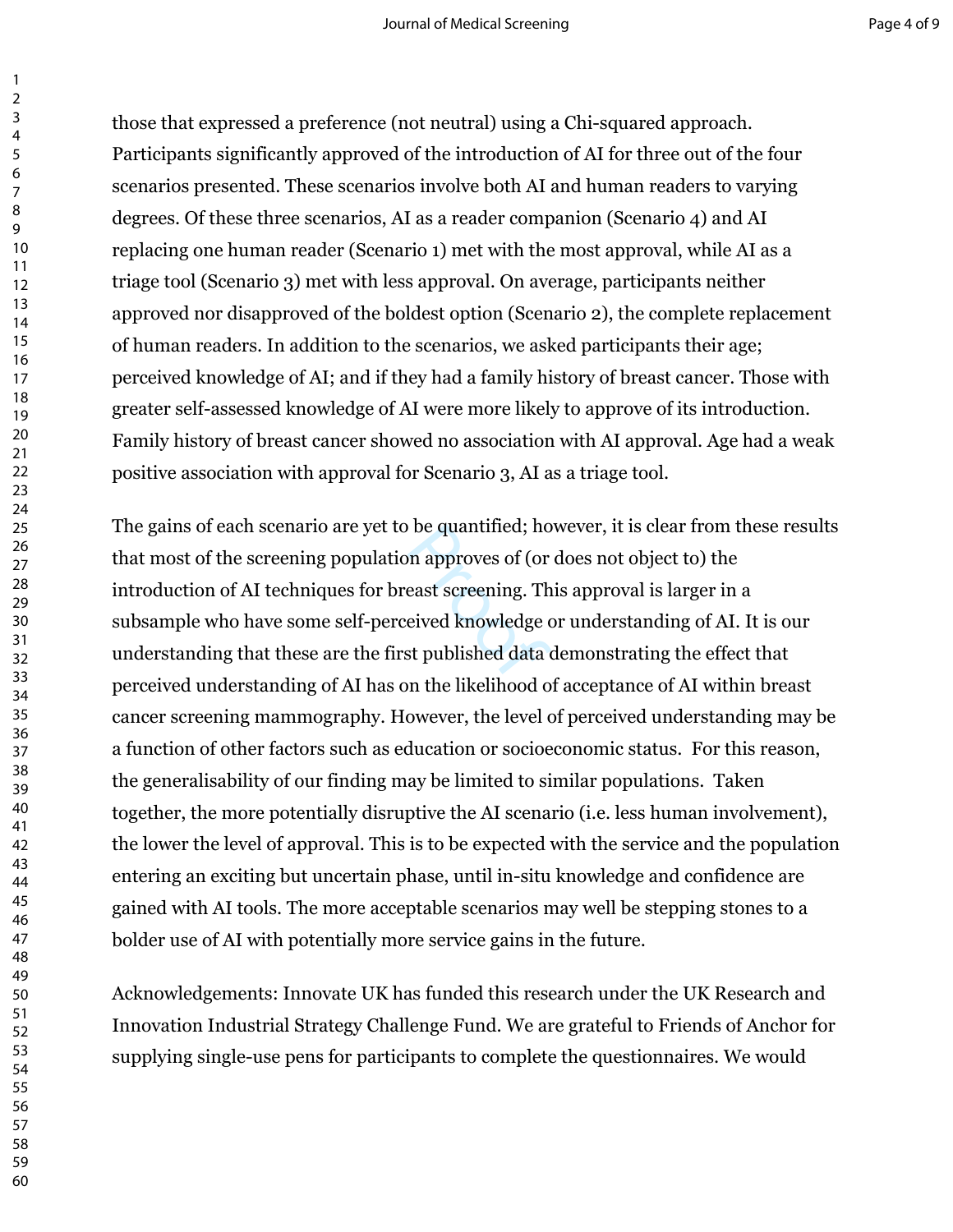also like to thank the participants and staff at the breast screening unit in NHS Grampian.

References

- 1. Gulland A. Staff shortages are putting UK breast cancer screening survey finds. *BMJ* 2016; 353: i2350.
- 2. The Royal College of Radiologists. Clinical radiology UK workforce census 2019 report. Report, The Royal College of Radiologists, London, April 2020.
- 3. McKinney SM, Sieniek M, Godbole V, Godwin J, Antropova N, Ashrafian H, et al. International evaluation of an AI system for breast cancer screening. *Nature* 2020; 577(7788): 89–94.
- ubern-Merida A, 1<br>htelligence for Bre<br>With 101 Radiolo<br>ez-Ruiz A, Yotsun 4. Rodriguez-Ruiz A, Lång K, Gubern-Merida A, Broeders M, Gennaro G, Clauser P, et al. Stand-Alone Artificial Intelligence for Breast Cancer Detection in Mammography: Comparison With 101 Radiologists. *J Natl Cancer Inst* 2019; 111(9): 916–22
- 5. Sasaki M, Tozaki M, Rodríguez-Ruiz A, Yotsumoto D, Ichiki Y, Terawaki A, et al. Artificial intelligence for breast cancer detection in mammography: experience of use of the ScreenPoint Medical Transpara system in 310 Japanese women. *Breast Cancer* 2020 ;27(4): 642–51
- 6. Wilson JM., Junger G. The principles and practice of screening for disease. World Health Organisation, Geneva, 1968.
- 7. Ongena YP, Yakar D, Haan M, Kwee TC. Artificial Intelligence in Screening Mammography: A Population Survey of Women's Preferences. *J Am Coll Radiol*. Epub ahead of print 12 Oct. DOI: 10.1016/j.jacr.2020.09.042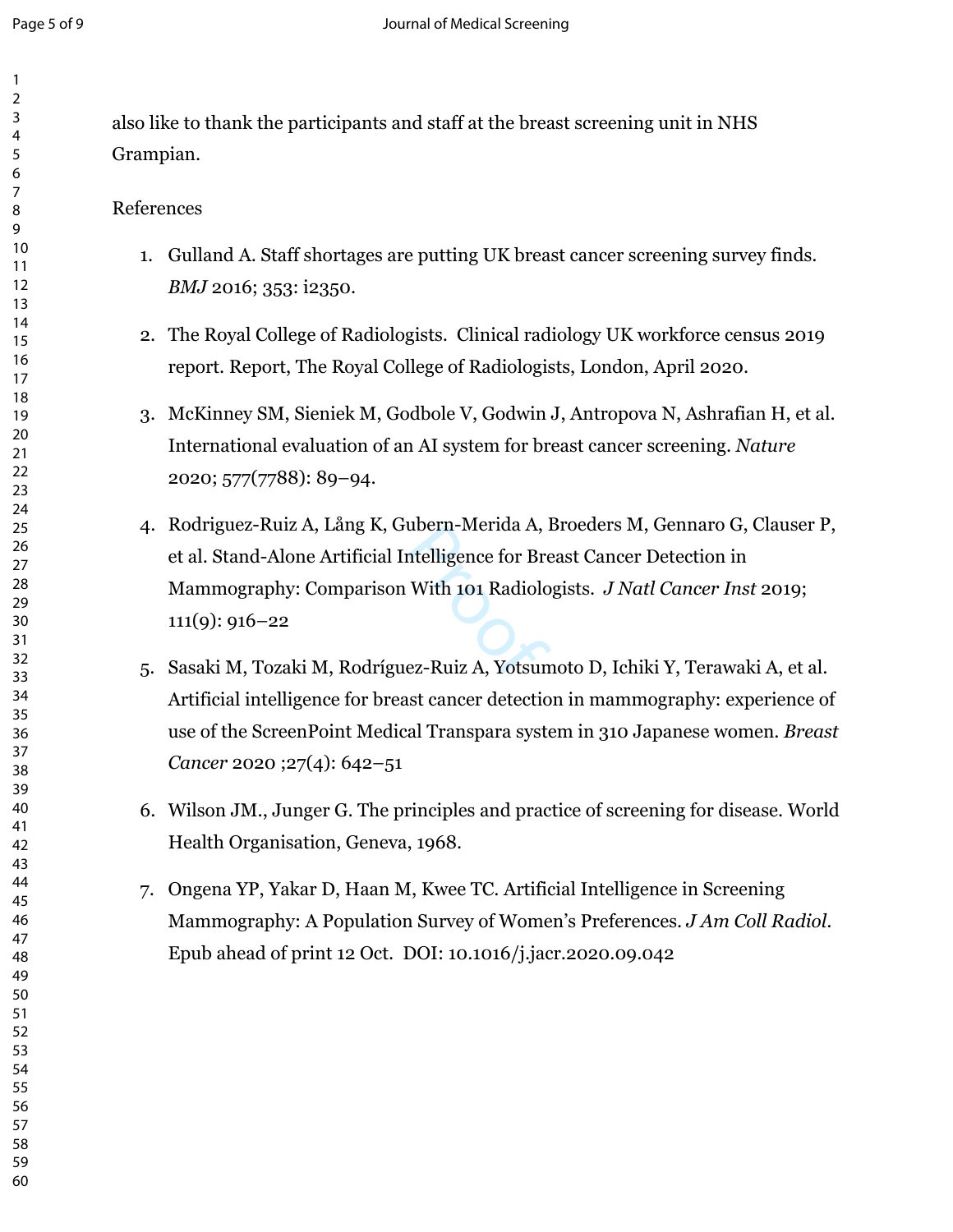Figure 1. The acceptability of different strategies for the introduction of AI into a dual reporting breast screening service.

 $O_{\mathcal{F}}$ 

[Figure – can be reproduced in greyscale for print issue, no color charge]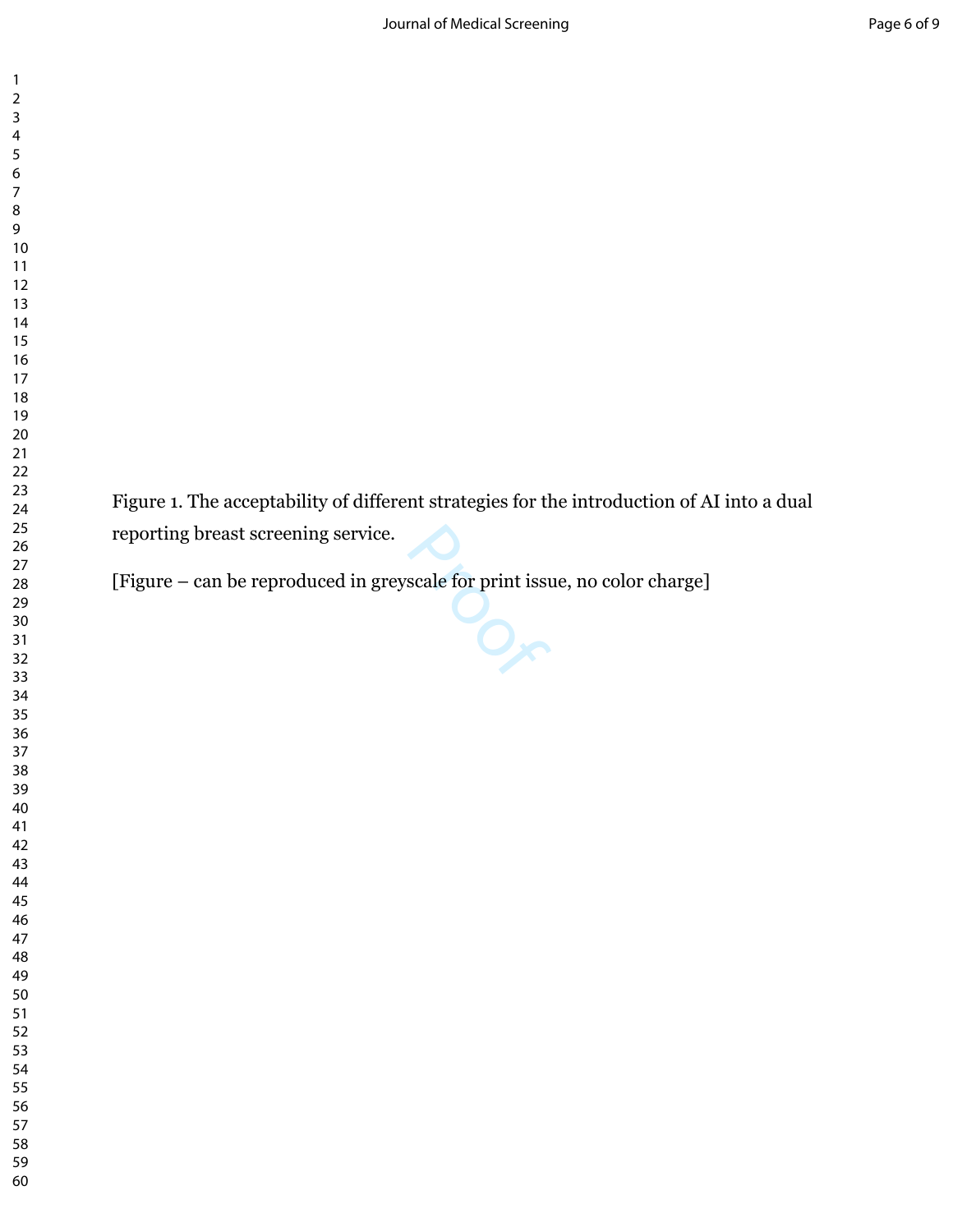

- 
-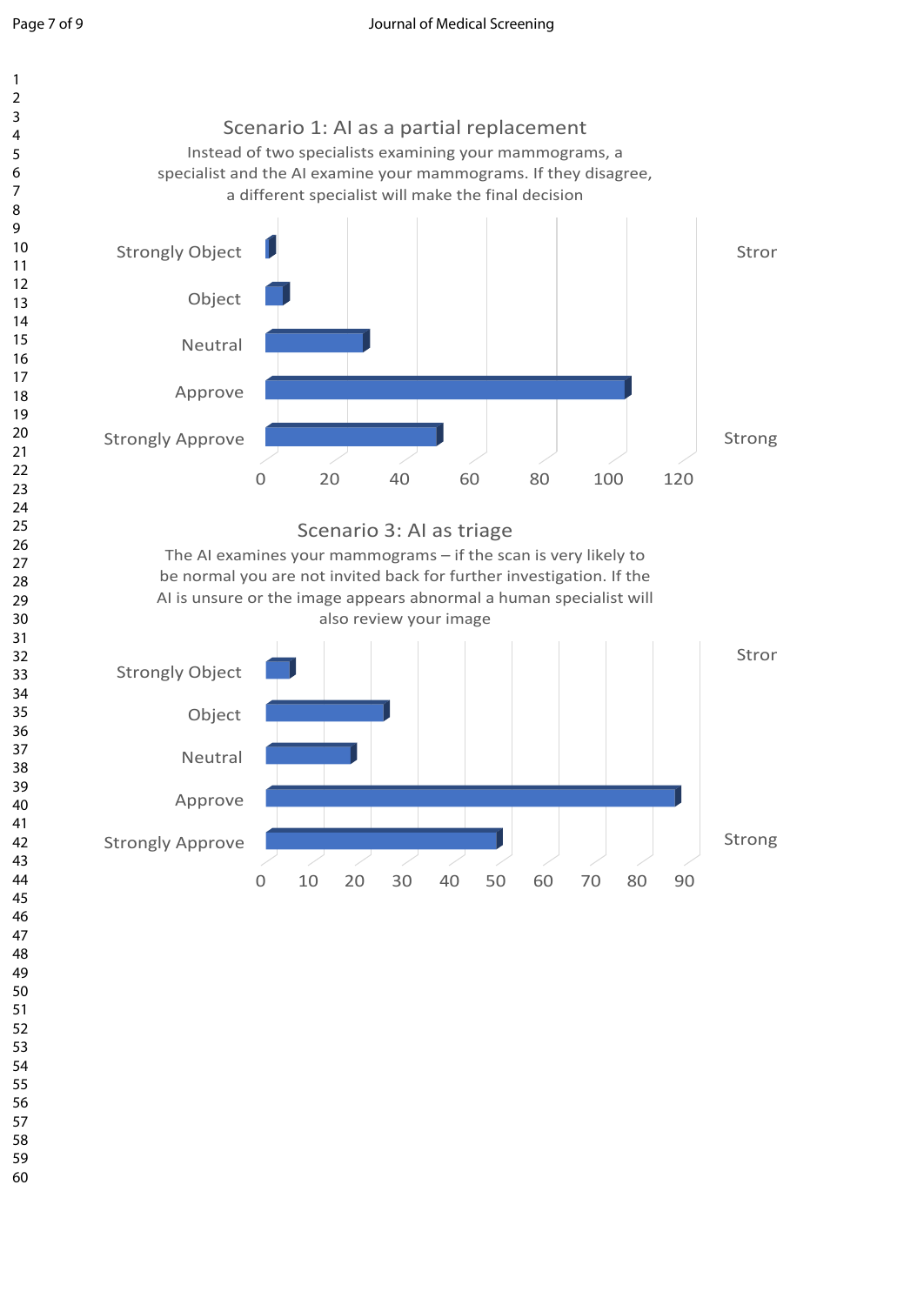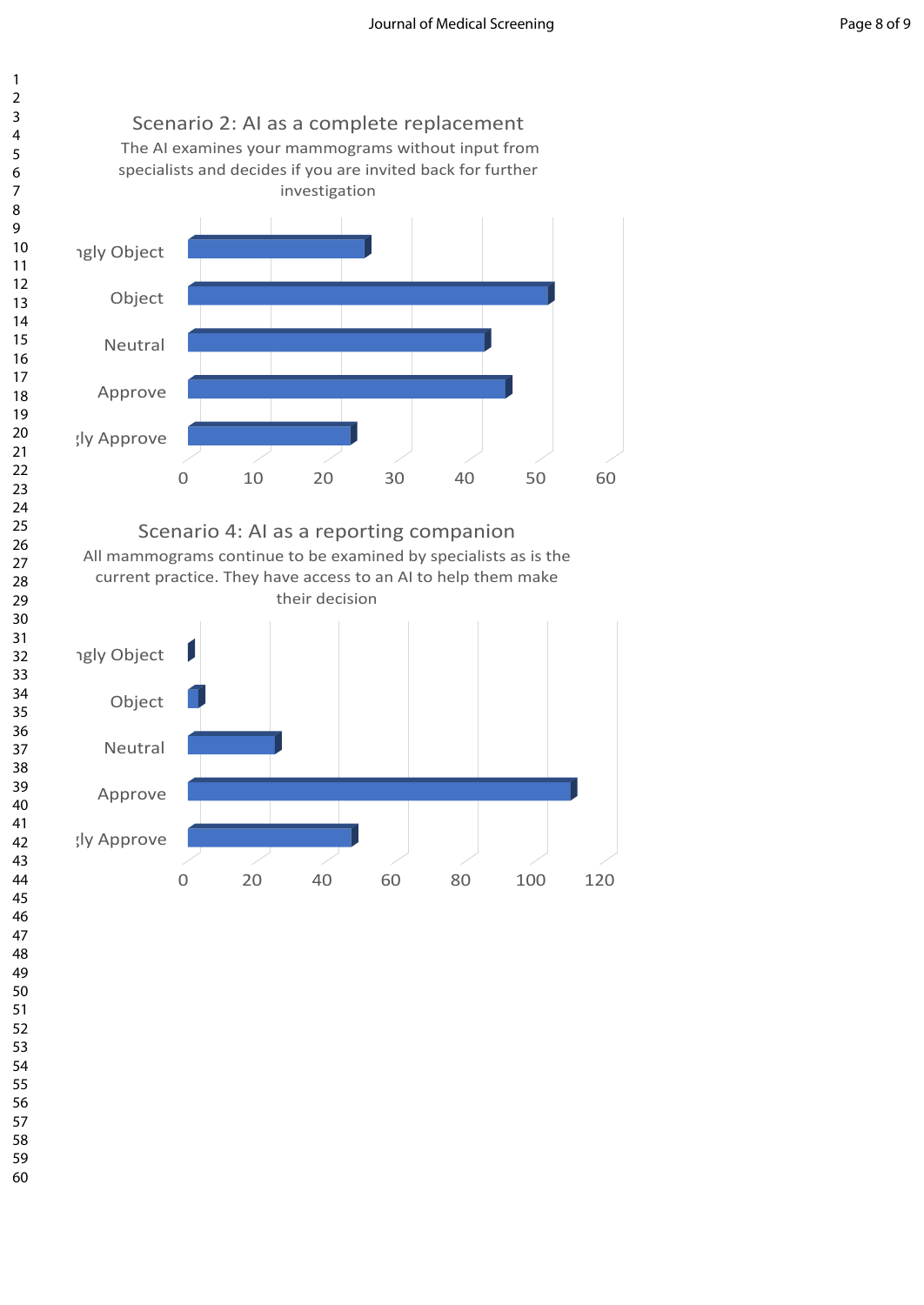



# **Breast screening participants' views on artificial intelligence for breast cancer screening**

We would like to find out your views on the use of artificial intelligence for breast cancer screening.

Taking part is **voluntary** and your responses will be completely **confidential**. None of the health care professionals involved in your care will know whether or not you have responded. If you have any questions about this survey, you can contact Dr Clarisse de Vries at: telephone ××××××××××, email ××××××××××.

breast X-ray images (mammograms).

In the future, an artificial intelligence (AI) computer program could examine a person's<br>breast X-ray images (mammograms).<br>Currently, two specialists examine a person's mammograms. They both give their<br>opinion on whether t Currently, two specialists examine a person's mammograms. They both give their opinion on whether the person should be invited back for additional exams. If they disagree with each other, a third specialist decides.

Below are a few scenarios on the use of AI in breast screening. Please circle the opinion that most closely reflects your views.

**1. Instead of two specialists examining your mammograms, a specialist and the AI examine your mammograms. If they disagree, a different specialist will make the final decision**

| Strongly | Object | <b>Neutral</b> | Approve | Strongly |
|----------|--------|----------------|---------|----------|
| Object   |        |                |         | Approve  |

**2. The AI examines your mammograms without input from specialists and decides if you are invited back for further investigation**

| Strongly | Object | <b>Neutral</b> | Approve | Strongly |
|----------|--------|----------------|---------|----------|
| Object   |        |                |         | Approve  |



**Please turn over to complete**